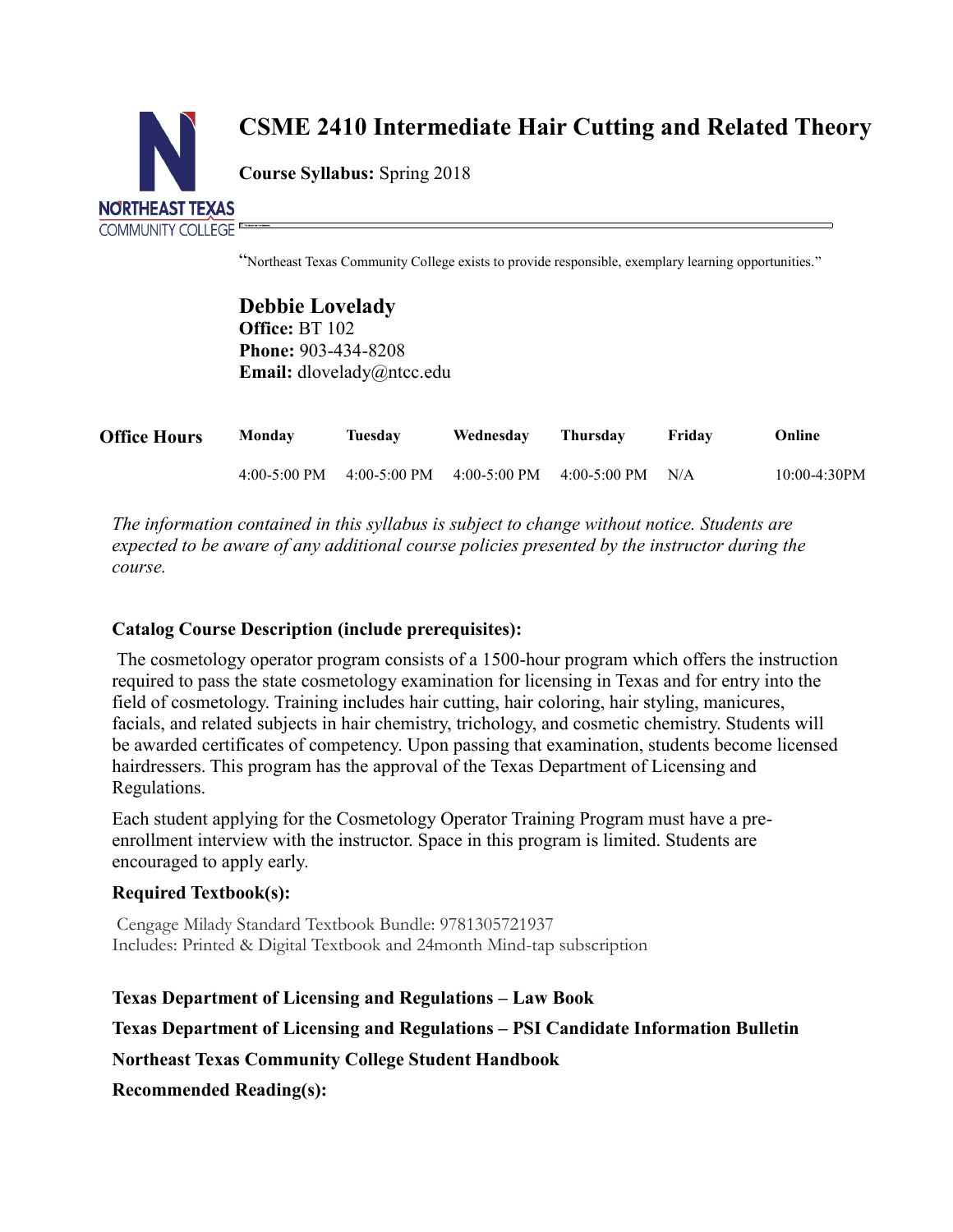none

#### **Student Learning Outcomes:**

After the successful completion of this course the student will be able to:

- 1. Perform a basic blended hair cut with the razor and guard.
- 2. List the critical differences between cutting straight and curly hair.
- 3. Demonstrate the two methods of slide cutting hair.
- 4. Explain and demonstrate scissor over comb hair cutting technique.
- 1. Safely perform point cutting and free hand notching to remove bulk and weight
- 5. Demonstrate clipper over comb to create a tapered haircut.
- 6. Accurately complete a clipper hair cut on a mannequin, model or student.

#### **Exemplary Educational Objectives:**

#### **SCANS Skills:**

## **All subjects in this program are based on SCANS and foundation skill competencies. Scans Competencies No's. 1, 2, 3, 4, 5, 6, 7, 8**

Academic transfer - type N/A

#### **Lectures & Discussions:**

- Classes are held Monday thru Friday, 7:00 AM until 12:30 PM
- This is a face to face and online class-hybrid class and students must submit all class assignments required online and pass with a 70% minimum grade in order to pass this course. In the event of internet failure you must contact the instructor. Only internet failure that has affected the entire class is reason for any delay of submitted assignments.
- Discussion at the end of any lecture is encouraged.
- Students will attend impromptu learning classes on lab floor unless they are performing a service on a client.

#### **Evaluation/Grading Policy:**

| Theory Tests/Exams                 | 25%    | 90-100%=A        |
|------------------------------------|--------|------------------|
| <b>Practical Assignment Sheets</b> | 25%    | $80 - 89\% = B$  |
| Practical & Written Grade Out      | 25%    | $70-79\% = C$    |
| Attendance                         | $25\%$ | Under $70\% = F$ |

Special Credit Projects/extra 5pts added to practical assignment sheet grades-

(not to accumulate over 25% of this grade requirement)

#### **Tests/Exams:**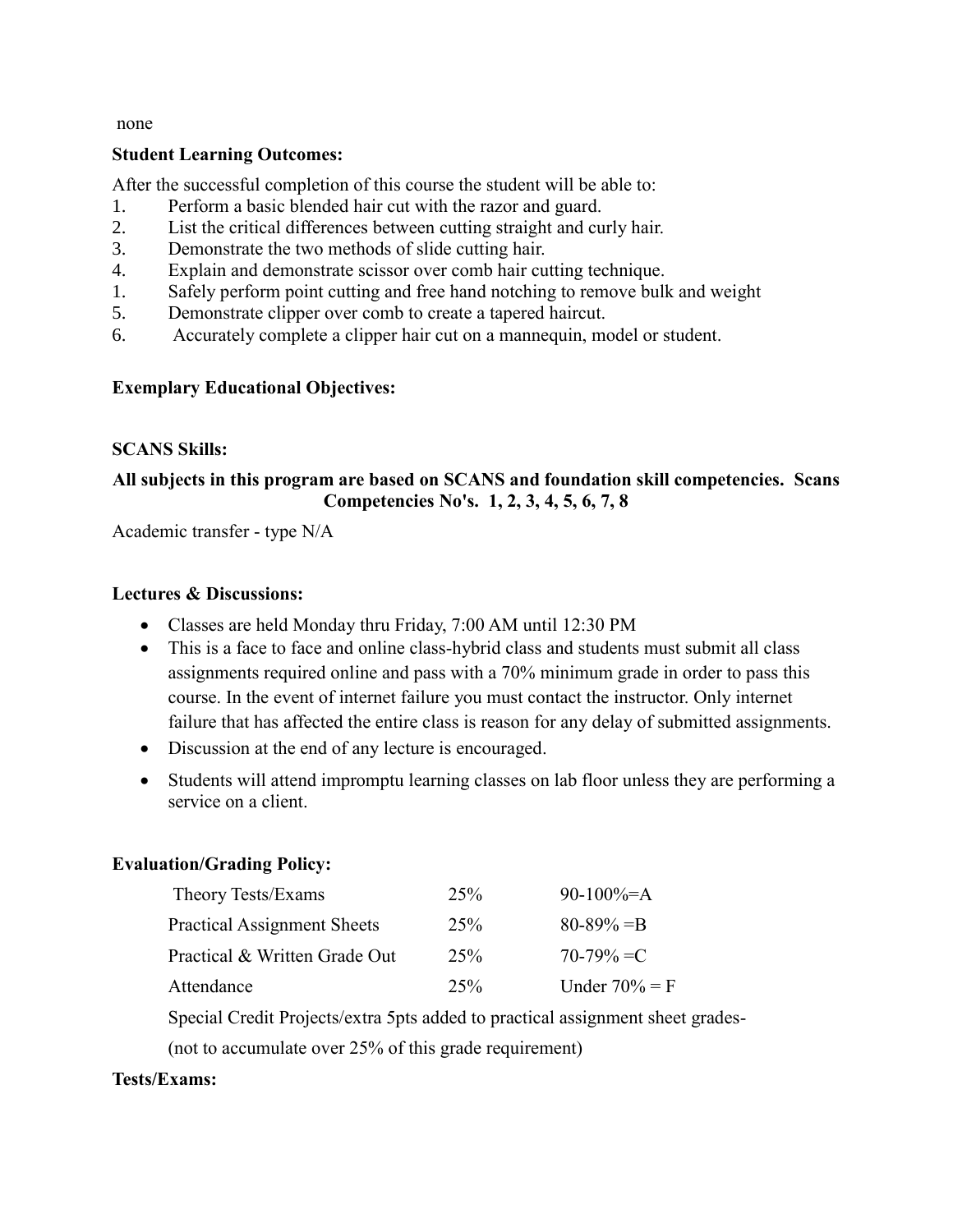A written examination will be required at the end of each chapter of the text book-a grade of at least 70% is required to be passing.

At the end of 150 hours of cosmetology training, a practical and written examination requiring a minimum passing grade of at least 75% before advancing to practicing skills on the lab floor.

A practical and written examination is required at the end of the semester requiring a grade of at least a 75% passing grade to satisfactorily pass this course

## **Assignments:**

1. A weekly practical assignment sheet will be handed out to each student on the first day of class of each week.

2. A job assignment will be announced to each student, and each student is required to have their job assignment checked off with an instructor and/or job duty monitor for a grade.

3. There are frequent research assignments issued weekly, that should be completed in the computer lab in the Business Technology Building. Research assignments can and should be completed during lab time, between 4:15 and 4:50 Monday thru Thursday.

# **Other Course Requirements:**

Students are required to purchase an introductory student kit which includes all the necessary vital tools and equipment, and mannequin and clamp to begin learning skills the first week of the course.

The remainder of the supplies and tools required including the textbook, workbooks, and DVD can be purchased at the NTCC Book Store.

Usual school supplies such as binder, filler paper, pens, pencils, highlighters, permanent markers, and a small inexpensive calendar will necessary purchases for the student.

Other supplies needed: small plastic containers, large zip-lock bags and labels, Barbicide Plus, window cleaner, hand sanitizer, disposable plastic caps, white headband, and disposable gloves.

# **Other Course Policies:**

The cosmetology course is designed to train individuals to be able to enter the field of hair dressing upon receiving their cosmetology license. In order for a student to be completely ready to enter the world of the salon, student must display a professional maturity and appearance, which is required during training throughout the course.

For this reason, a Student Stylist Handbook of Professional Integrity is issued to every student. The guidelines within require students to dress in a professional manner, and behave in a professional manner. Failure to abide by these guidelines will/may result in suspension or termination from the program.

 Cell phones have become a part of our lives; however we cannot let them take over our day. Vital information will not be heard if a student is using a cellphone during class. Cell phones should only be used during break. Cell phones cannot be used during class, lecture or